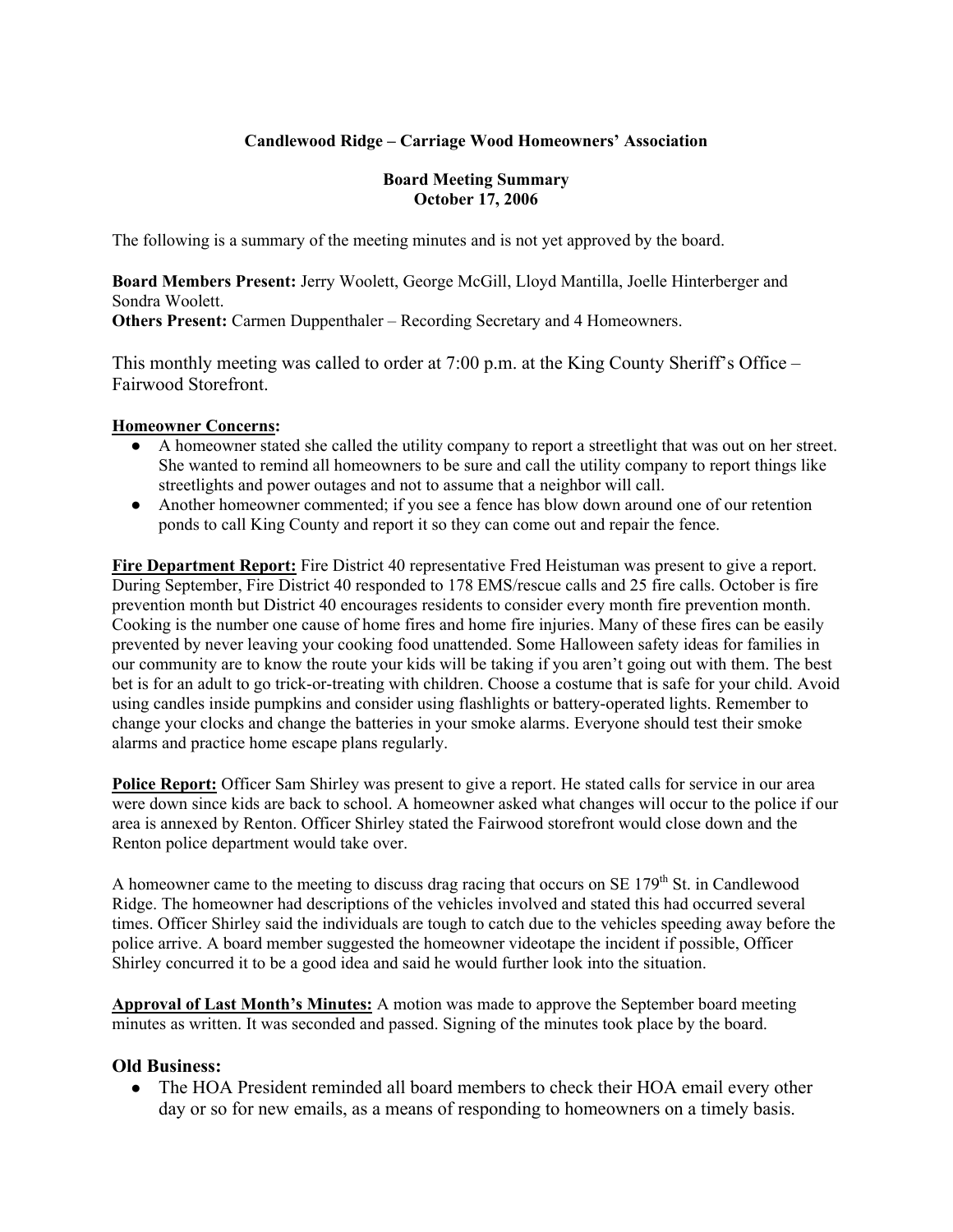- A discussion took place about posting a sign stating CR/CW is a HOA community, our web address and no soliciting allowed near our entrances. A board member has priced out two options. 12"x12" metal signs similar to the ones used by Fairwood Greens or large sandwich board signs like we currently use for our monthly meetings. The consensus amongst homeowners present at tonight's meting was the metal signs were preferred. A discussion will continue next meeting.
- It was asked if the old website was still running. Yes, the old website still exists with a memo referring people to our new website but does not automatically redirect them there. The board will look into disposing of the old website.

## **New Business:**

- The annual meeting of the Candlewood Ridge and Carriage Wood Homeowners Association will be held on Tuesday, January 30, 2007 at 7:00 pm at the Fairwood United Methodist Church. Mark your calendar and plan to attend!
- A discussion took place regarding the website homepage and ideas to replace the old Fairwood Incorporation information currently on there. Some of the suggestions included pictures of nice homes in our neighborhood or pictures of our entrances or common areas. The webmasters will be contacted to update the homepage.
- As a means of responding to homeowners more quickly, the board discussed adding a second phone line that would ring at a board member home. The board is researching options and cost.
- Vandalism and damage often occur in our parks, common areas and to our entrance signs. The board would like to remind all homeowners to please call 911 immediately if you witness anyone vandalizing our neighborhood. THANK YOU to the homeowners who have called 911 in an effort to stop these types of incidences.
- A discussion took place about hiring a security service for our HOA. It was said to be very expensive. The board talked to Officer Shirley about contracting an officer to patrol our parks. The board is looking for volunteers to establish a new Security Service Committee that will research and investigate the cost and options of a security service for our HOA. Interested homeowners please send an email to  $info@crcwhoa.org$ .

# **Common Areas Report:**

- $\bullet$  Restoration of the Carriage Wood entrance sign at 160<sup>th</sup> Ave SE is still not complete. The words "Carriage Wood" still need to be added. The contractor indicated their subcontractor is delaying them.
- $\bullet$  A vehicle hit the other entrance sign at 160th Ave. SE on the 10<sup>th</sup> of October. The brick structure appears to have received no damage, however the word portion was destroyed. A local homeowner obtained the license plate number before the driver departed the scene without providing any information. A police report has been submitted. A local sign company has been contacted and asked to provide an estimate for manufacturing the word portion of the sign.
- Soos Creek has turned off the water in our common areas. The HOA will need to have it turned back on at CW Park in February 2007 so the sprinkler heads can be located prior to the top dressing work in the grassy field.
- Canber reinstalled the drainage strip and filled in the holes caused by those using the swings at the Candlewood Ridge Park.
- A homeowner request was received to add a mutt mitt dispenser and a garbage can at the south end of Candlewood Ridge Park. This appears to be a good idea. A motion was made to authorize a new mutt mitt dispenser, sign and garbage can for the Candlewood Ridge Park, not to exceed \$150. The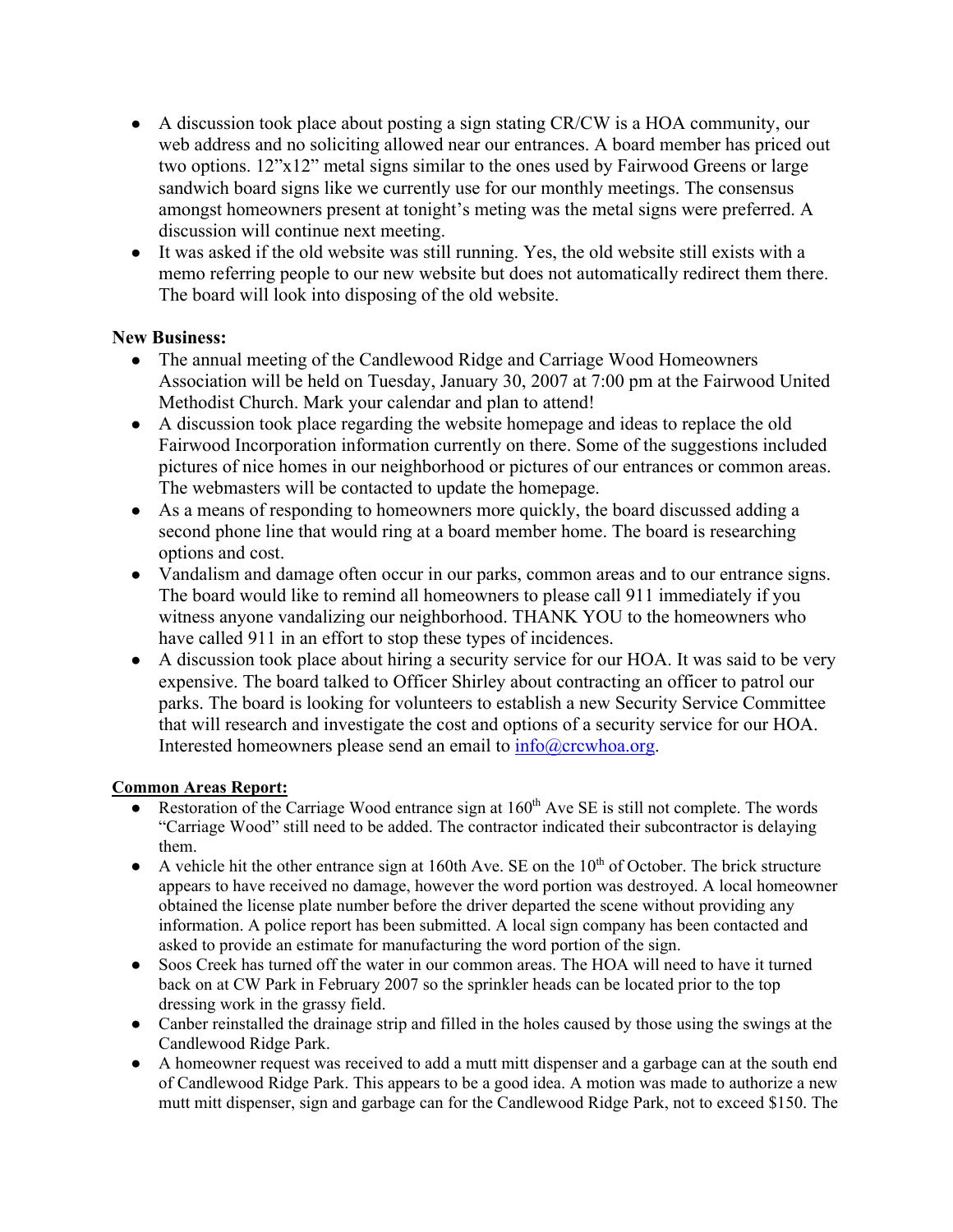board passed the motion.

• The blue plastic slide on the big toy in Candlewood Ridge Park was vandalized with graffiti on September  $20<sup>th</sup>$ . Police responded to a complaint call and caught a 14-year old boy. The HOA chose to press charges against the individual to send out a message that vandalizing our parks will not be tolerated. All efforts to clean the graffiti to date have failed. Sitelines was contacted for cleaning product suggestions. Replacement of the slide would cost about \$4,000.

**Architectural Report:** 10 new ACC applications were received since last months meeting as follows:

2 Painting Requests

- 3 New Roofs
- 1 Fence
- 2 Requests for New Garage Doors
- 2 Landscaping and Decks

Three of the above projects were started before an ACC request was submitted or an approval was received. Follow up of the projects was required by the ACC Committee to get the required requests and approvals. It is the homeowner's responsibility to insure an ACC request is submitted and approval received prior to commencing external home improvement projects. A \$100 fine can be imposed for not following this procedure. The ACC has up to 30 days to respond to an ACC request but tries to respond much sooner. It is recommended that if a response to an ACC request has not been received within two weeks, the homeowner contact the ACC Chairperson via email at architecture@crcwhoa.org or by leaving a voice message at 425-227-4227. ACC request forms can be found in the Fairwood Flyer or on the HOA website at www.crcwhoa.org.

So far this year, four homeowners have commenced major projects that did not meet HOA Rules and Regulations before submitting an ACC request. In each case, much of the work had to be redone. The extra time, money and stress could have been avoided if an ACC request had been submitted and the work had not been commenced until the approval/disapproval was received.

The HOA has received several ACC requests, complaints and notices of violations via email. A discussion took place of how to handle these emails. An original signature is required on all complaints and therefore not available via email and must be mailed. The HOA is looking into new options to expedite the approval process for ACC requests.

**Complaints Negotiations Report:** The Complaints Chairman stated that 10 new complaints were received, 24 complaints are pending and 4 are now closed. 3 homes are accruing fines and pending legal action due to non-compliance.

A homeowner asked for an update on the play structure installed on a property that overextends onto the wooded area in Carriage Wood Park. The homeowner suggested a letter be sent out to the homeowners who property backs up to our common areas, reminding them to respect and not encroach on HOA property. The board stated a letter might be a good idea but would be sent to all homeowners in our association, not just the ones located along the common areas.

As a reminder, all complaints must be received in writing and signed by the author. Your name, address and phone number must be included on the written complaint so the HOA can notify you that the issue is being addressed. You may then mail your complaint to the HOA address at P.O. Box 58397, Renton, WA, 98058. The HOA will keep confidential, to the full extent of the law, all personal information that is submitted, including the complainant's name. Complaint forms can also be found on the HOA website at www.crcwhoa.org.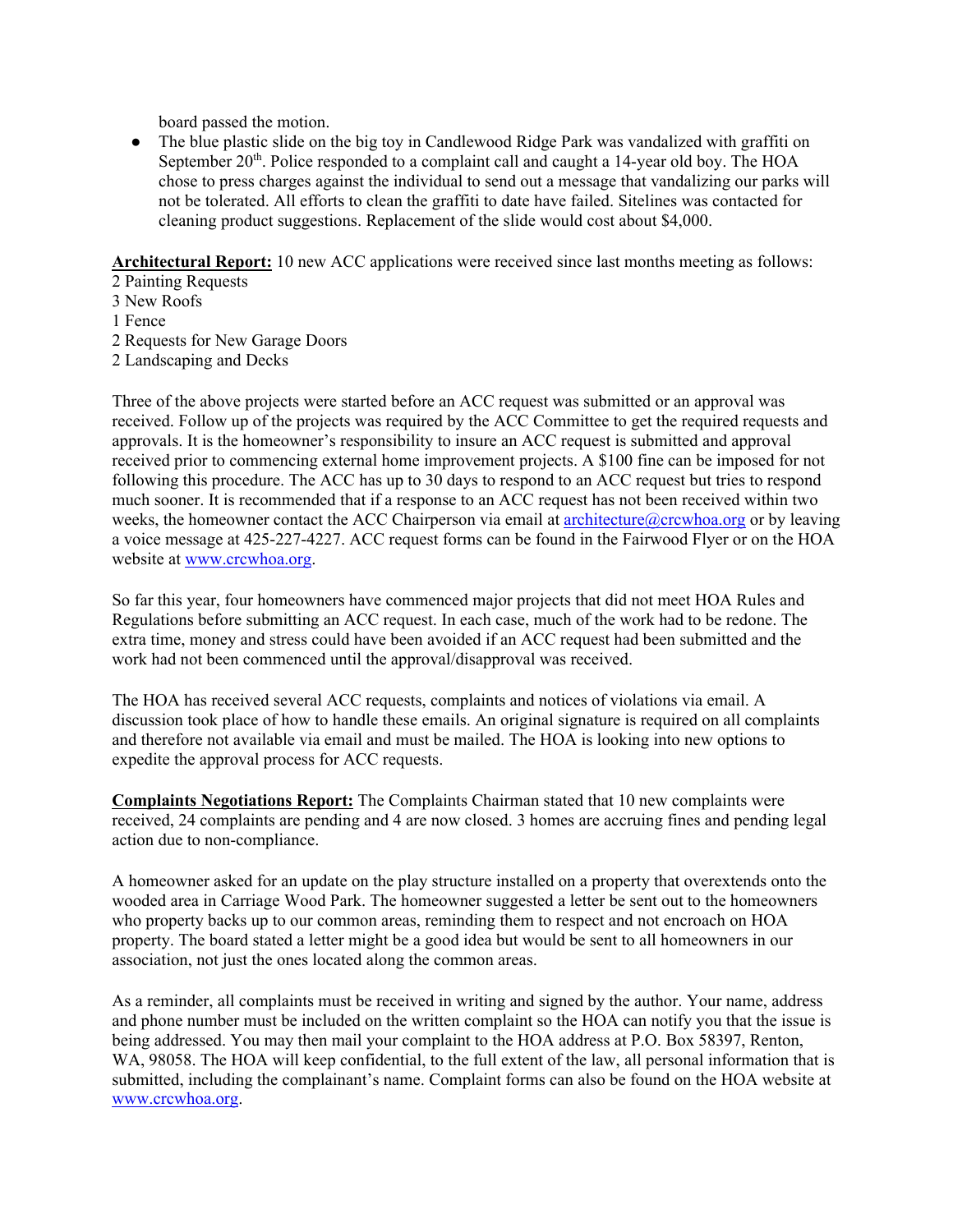**Legal and Insurance Report:** Nothing new to report. The board will be contacting the HOA lawyer to discuss the possibility of doing email voting on time sensitive issues.

**Treasurer's Report:** The September Budget Comparison report was presented. \$4,375 has been spent on utilities, which is under budget for the year, and was mostly for watering of our common areas. The Proposed Budget report for 2007 was presented. It was noted the proposed 2007 budget includes a 3% dues increase. The bookkeeper requested the board review the proposed budget to be further discussed at next months meeting.

### **Committee Reports:**

**Park Usage Committee** – Committee to meet one more time to finalize wording and refine the park usage policy. No deposits will be collected from organized groups due to the nonprofit status of the HOA organization.

### **Capital Improvement Committee** –

- Canber (our landscape maintenance company) provided a proposal to install barrier rocks along the sidewalk at Carriage Wood Park, similar to those installed in Candlewood Ridge Park, to impede vehicles from entering the park and destroying the landscaping. 135 2 man rocks at 4-foot spacing are required (approx 90 tons). The cost for this project is approximately \$7,000. A board member recommended the work be done as soon as possible. A homeowner reported a pickup truck driving into CW Park in early October. A motion was made to approve the installation of the barrier rocks in Carriage Wood Park not to exceed \$7,000. The board passed the motion.
- A meeting of the Capital Improvement Committee is scheduled for November  $2<sup>nd</sup>$  to collect ideas for presentation at the annual meeting to be held in January. If you'd like to volunteer for this committee, email us at  $info@crcwhoa.org$ .
- A discussion took place about adding a post on the walkway at the west entrance of Candlewood Ridge Park to obstruct vehicles from entering. It was said this could be done along with the replacement of the rest of the path as a capital improvement for next year. It was also suggested a 2-man rock could be placed there as well.

**The Welcoming Committee** – Nothing new to report this month. If you are new to the neighborhood and would like an HOA information packet, call the HOA phone number at (425) 227-4227 and leave a voice message or send an email request to  $info@crcwhoa.org$ .

**Block Watch Committee** – If you are interested in resurrecting this important committee please contact the HOA. Volunteers for block watch captains are needed. (425) 227-4227. You can also call the King County Sheriff's Office Fairwood location at (206) 296-3846 to get information on setting up a Block Watch Program.

**Special Topics:** Visit our NEW Website and contact the HOA via Email at: Web - <u>www.crcwhoa.org</u> Email –  $info@crcwhoa.org$ 

A motion was made to adjourn the meeting at 9:06 p.m.